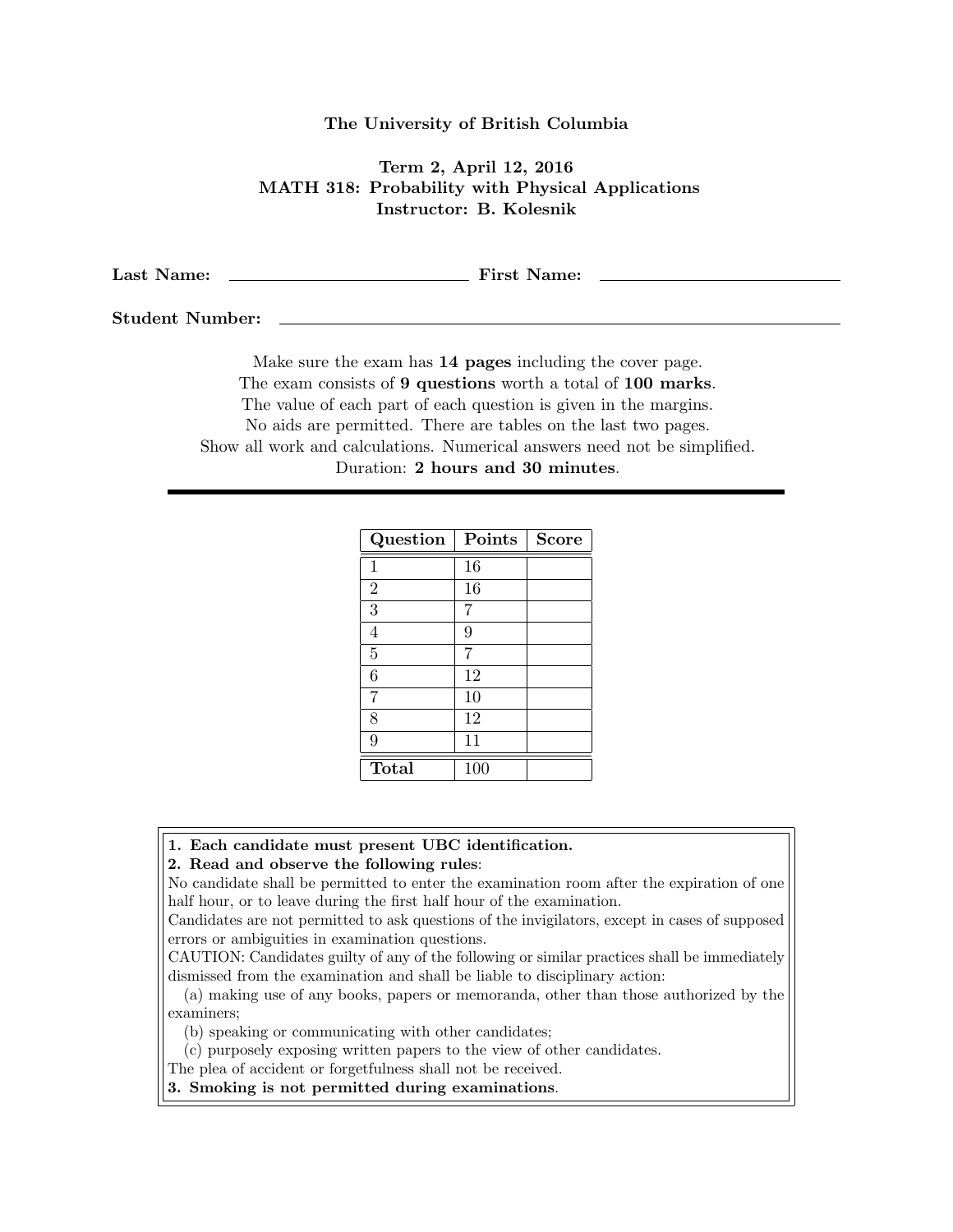1. The parts of this question are not related to each other.

(a)(4 marks) A poker hand is a uniformly random set of 5 cards from a deck of 52 cards, each of which is one of 4 suits (Hearts, Diamonds, Clubs, Spades) and one of 13 face values  $(A,2,...,10,J,Q,K).$ 

Compute (with explanations) the probability that a poker hand contains (exactly) two pairs (aabbc, with a,b,c distinct face values).

 $(4 \text{ marks})$  (b) A fair dice is a cube with faces labelled  $1,2,\ldots, 6$ , which when rolled shows one of its faces uniformly at random.

Two fair die are rolled, showing two distinct values. Compute (with explanations) the probability that one of the values is 6.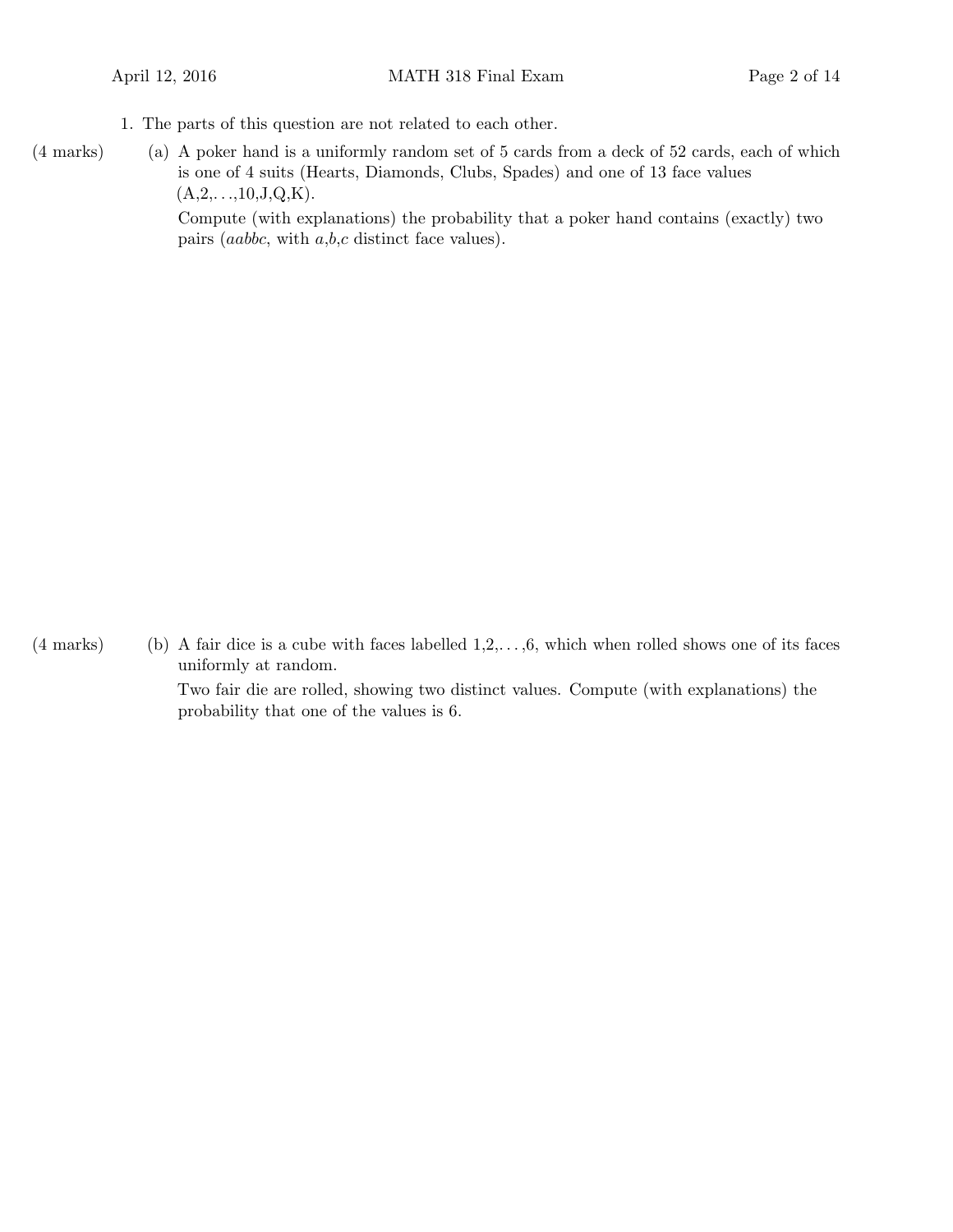(4 marks) (c) Recall the Monty Hall scenario: There are Doors  $\#1,2,3$ . Uniformly at random, a car is placed behind one of the doors and goats are placed behind the other two doors. To begin, the contestant picks one of the doors. The host then opens one of the other doors, revealing a goat. (If the contestant's door conceals a goat, the host opens the other door concealing a goat, whereas if the contestant's door conceals the car, the host opens one of the other two doors uniformly at random.) Finally, the contestant can either open the door they selected initially or switch and open the other (unopened) door, and claim what lies behind their chosen door.

> Using the Law of Total Probability, explain why the contestant wins the car with probability  $2/3$  by initially picking Door  $\#1$  and then switching.

(4 marks) (d) Let  $X \sim \text{Geo}(p)$ . Show that  $E(X) = 1/p$ . Hint: One way is to use conditional expectation.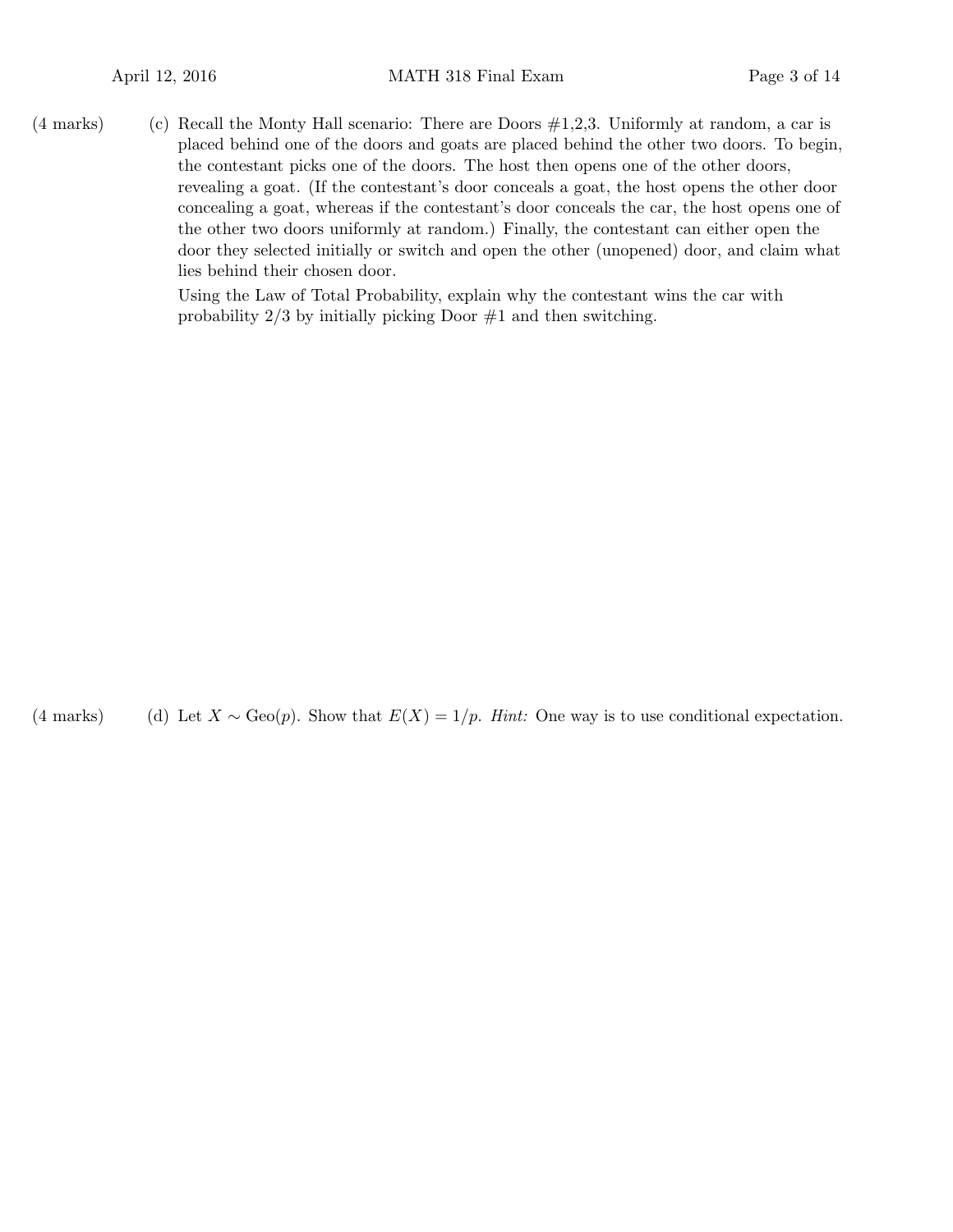- 2. A magician initially distributes  $k$  rabbits and  $k$  bouquets into two hats, with each hat containing exactly k items. At each step, the magician's assistant selects an item uniformly at random from each hat and interchanges their locations (that is, the selected item from Hat  $\#1$ is put in Hat #2, and the selected item from Hat #2 is put in Hat #1). Let  $X_n$ ,  $n \geq 0$ , denote the number of rabbits in Hat  $#1$  after *n* steps.
- (1 marks) (a) Explain why  $(X_n)_{n\geq 0}$  is a Markov chain.

(4 marks) Find the state space S and the transition probabilities  $P_{i,j}$ , for all  $i, j \in S$ .

(2 marks) (c) Explain why the Markov chain is reversible. (A full proof is not required, but provide a convincing argument.)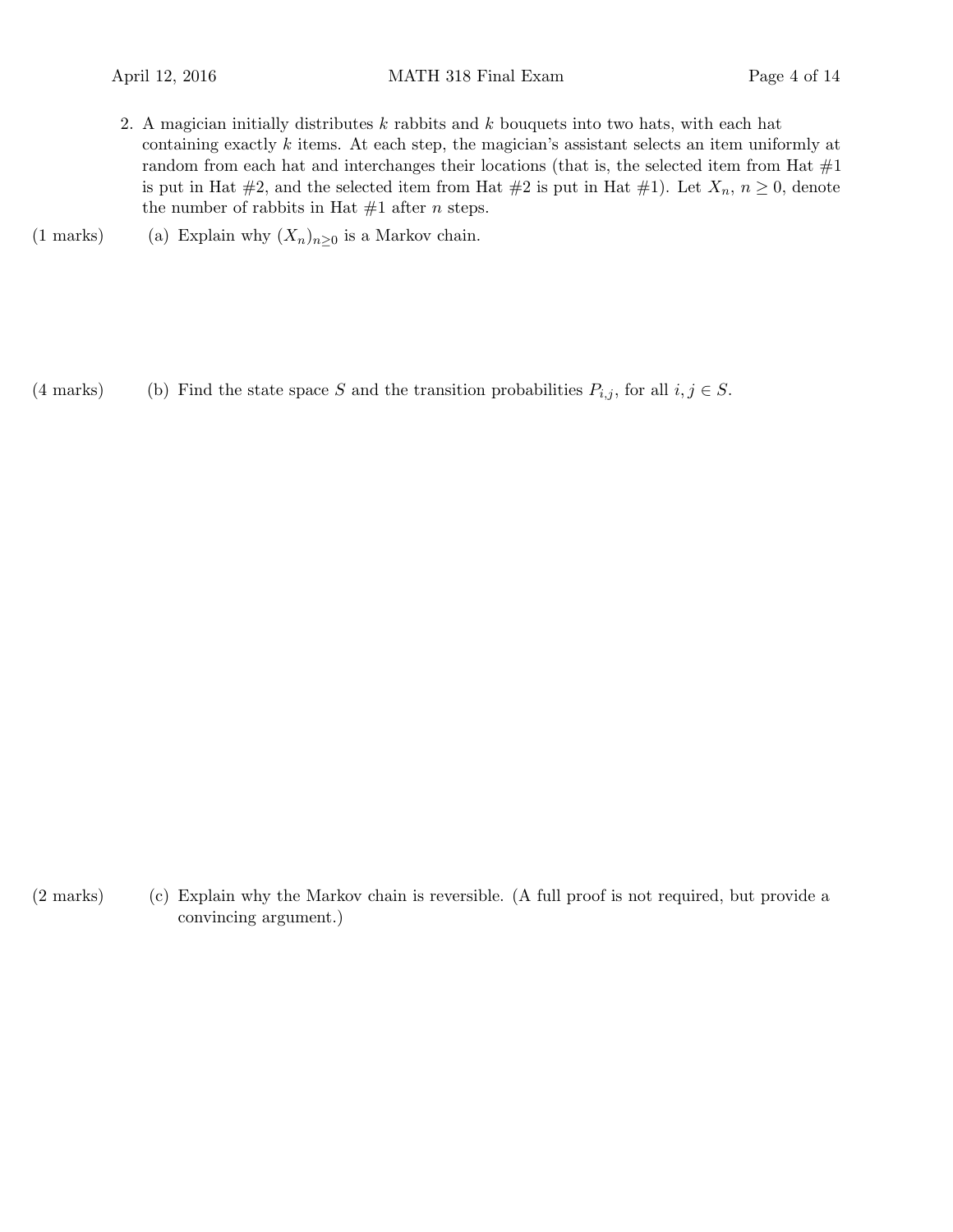(8 marks) (d) Find the stationary distribution  $\pi$  of the Markov chain. (If you determine it by guessing, be sure to fully explain your reasoning and verify that your guess is correct.)

(1 marks) (e) Suppose that Hat #1 initially contains exactly 1 rabbit (and  $k - 1$  bouquets). How many steps on average does it take until Hat  $#1$  once again contains exactly 1 rabbit?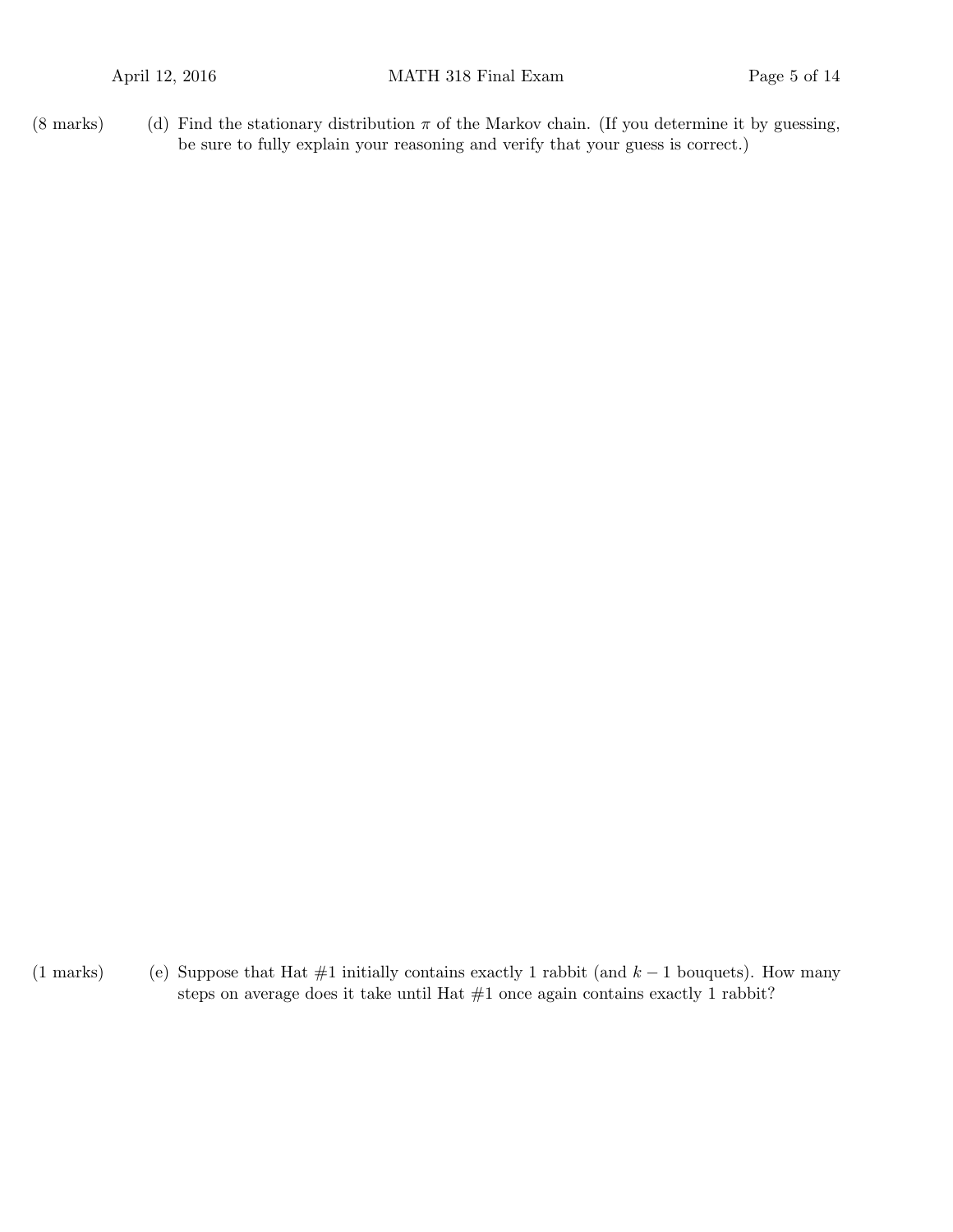3.(7 marks) An airplane is missing. Based on the airplane's flight plan and the geography of the region, it has been determined that the airplane is equally likely to be in any one of three locations. A search and rescue team will find the airplane in the ith location, if in fact the airplane is in this region, with probability  $p_i = 1 - q_i$ , for  $i = 1, 2, 3$ . (The number  $q_i$  is called the "overlook" probability" since if the airplane is in the ith location, it is overlooked by the team with probability  $q_i$  while searching the *i*th location.)

> Find the conditional probability that the airplane is in the *i*th location (for each  $i = 1, 2, 3$ ) given that the airplane is not found while searching the first  $(i = 1)$  location.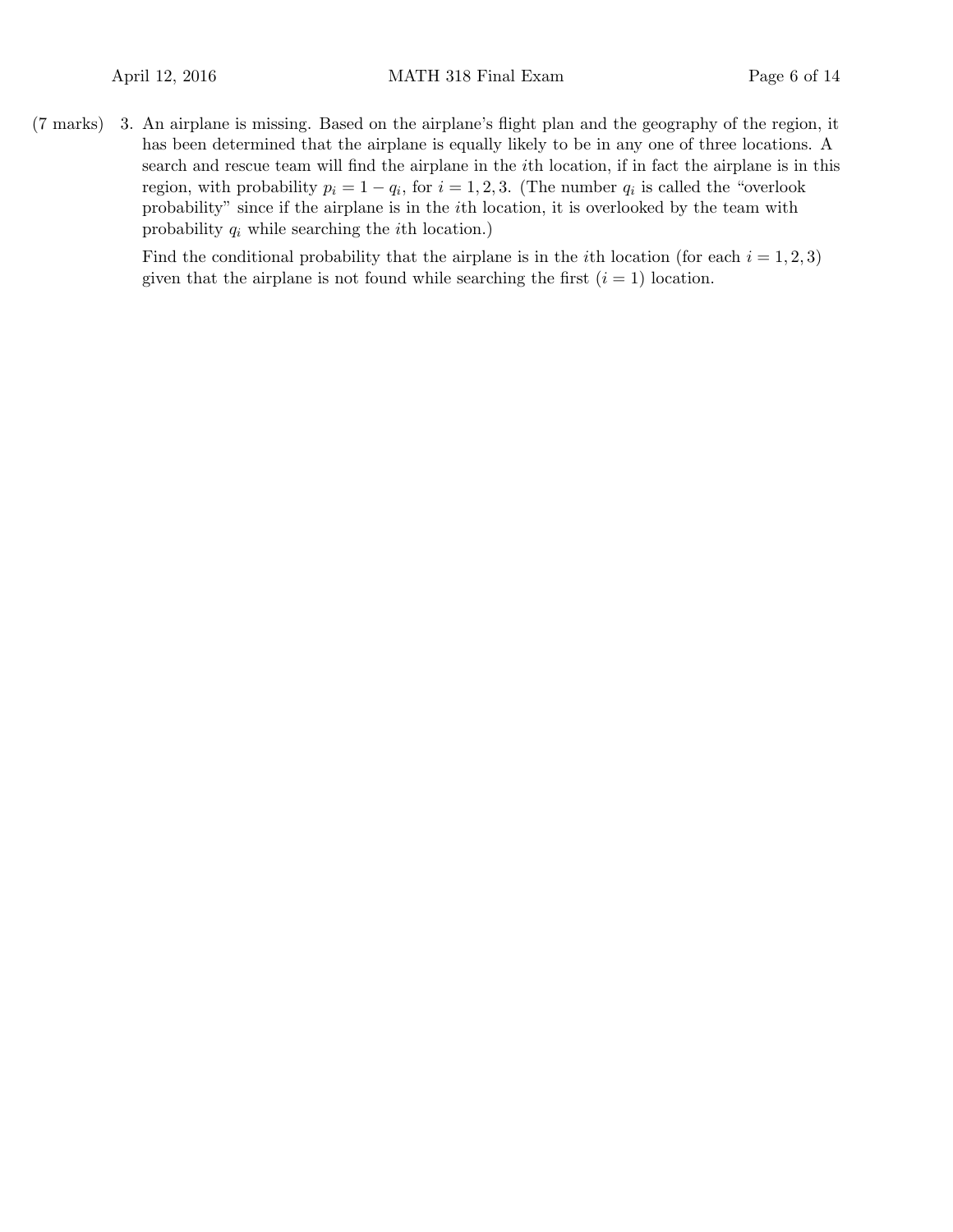4. The parts of this question are not related to each other.

(5 marks) (a) A sample of size  $n = 16$  is collected. The sample mean is  $\overline{X} = 12$  and the sample variance is  $S^2 = 1$ . Assuming the data are from a normal distribution, find a 95% confidence interval for the true mean  $\mu$ . Does this sample provide grounds to reject the hypothesis that  $\mu = 11$  at a *p*-value of 0.05?

(4 marks) (b) Suppose that  $X_1, X_2$  are independent normal random variables, with  $X_i \sim N(\mu_i, \sigma_i^2)$ ,  $i = 1, 2$ . Find (with full justification) the distribution of  $X = X_1 + X_2$  (give the name and parameter(s)).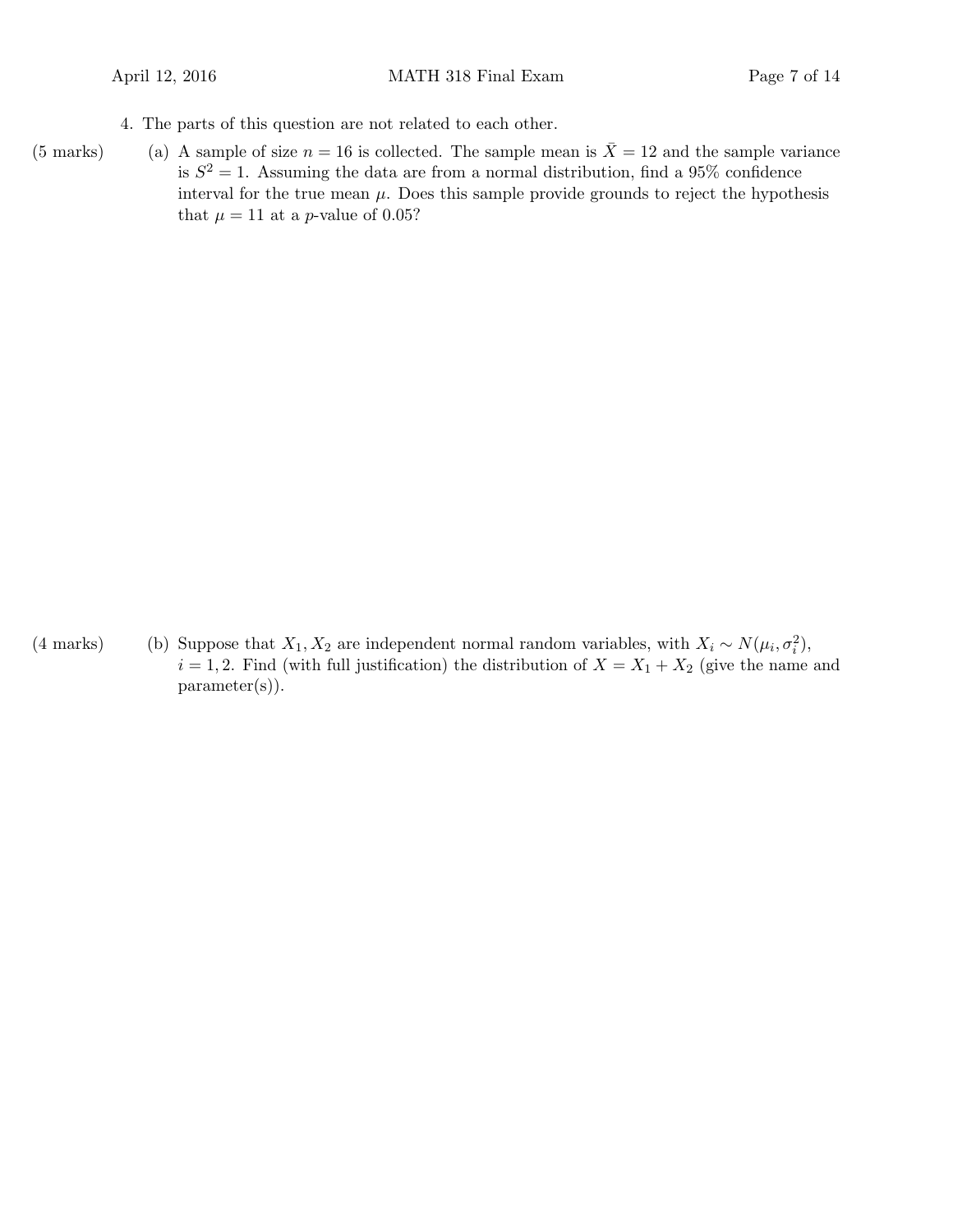(7 marks) 5. Suppose that  $U_1, U_2$  are independent uniform random variables on  $(0, 1), U_i \sim \text{Unif}(0, 1),$  $i = 1, 2$ . Find the variance of their minimum, that is, compute  $\text{Var}(M)$ , where  $M = \min\{U_1, U_2\}.$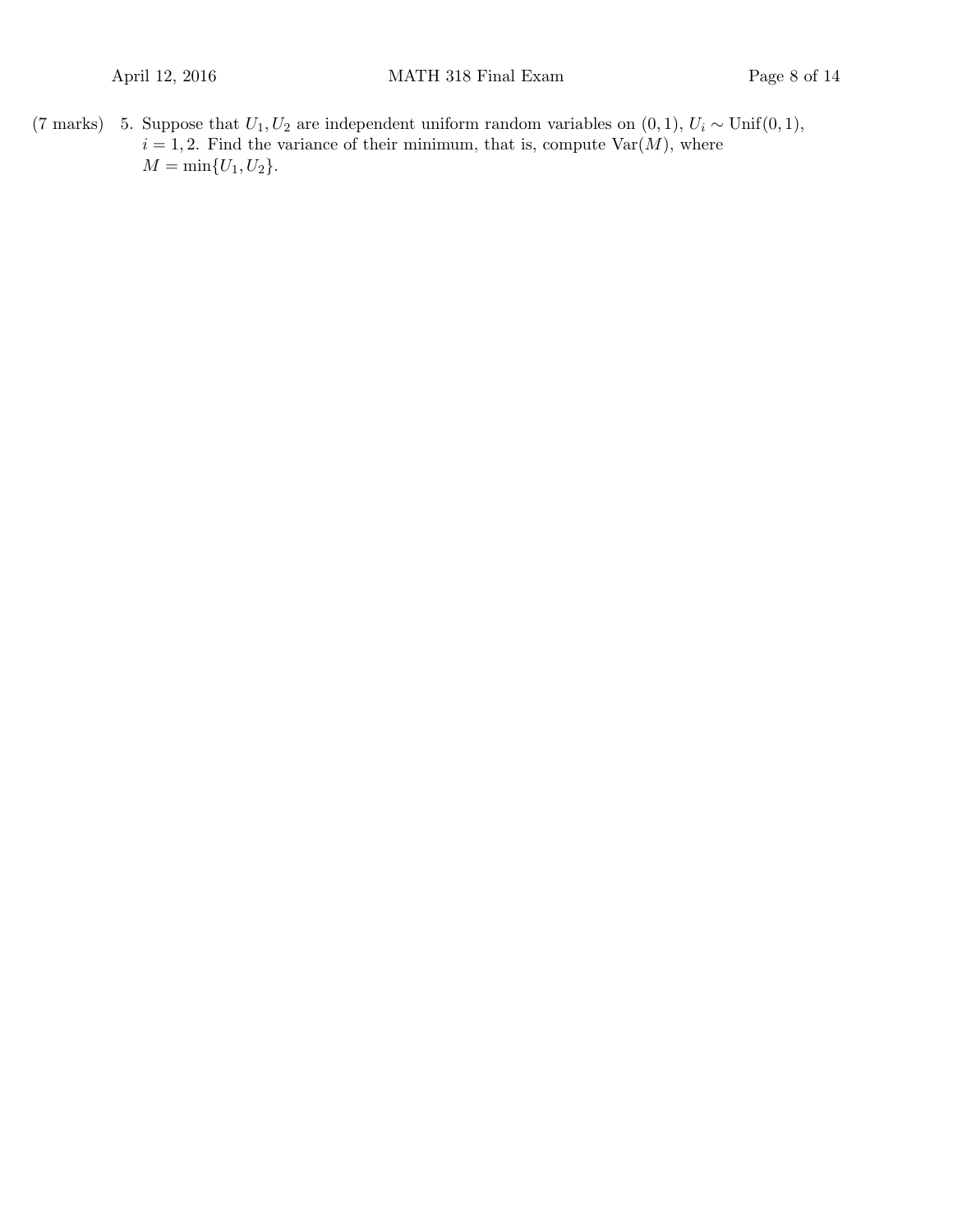6. Consider the Markov chain with state space  $S = \{0, 1, \ldots, 5\}$  and transition matrix

|  |                                                                                                                                                                                                                               | $\begin{matrix} 0 & 1 & 2 & 3 & 4 & 5 \end{matrix}$ |  |  |
|--|-------------------------------------------------------------------------------------------------------------------------------------------------------------------------------------------------------------------------------|-----------------------------------------------------|--|--|
|  |                                                                                                                                                                                                                               |                                                     |  |  |
|  |                                                                                                                                                                                                                               |                                                     |  |  |
|  |                                                                                                                                                                                                                               |                                                     |  |  |
|  |                                                                                                                                                                                                                               |                                                     |  |  |
|  |                                                                                                                                                                                                                               |                                                     |  |  |
|  | $\begin{array}{c cccccc} 0 & 0 & 1/2 & 1/2 & 0 & 0 & 0 \\ 0 & 0 & 0 & 0 & 0 & 1 \\ 2 & 1/4 & 0 & 1/4 & 0 & 1/2 & 0 \\ 3 & 0 & 1 & 0 & 0 & 0 & 0 \\ 4 & 0 & 0 & 0 & 2/3 & 0 & 1/3 \\ 5 & 0 & 0 & 0 & 1 & 0 & 0 \\ \end{array}$ |                                                     |  |  |

(a)(4 marks) Draw a transition diagram for the Markov chain with arrows indicating possible transitions and their corresponding probabilities.

- $(2 \text{ marks})$  (b) Find the communication class(es) of the Markov chain. Is it reducible or irreducible?
- (2 marks) (c) Which states are recurrent and which are transient?
- (d)(2 marks) Which states are aperiodic and which are periodic (give the period)?
- (2 marks) (e) Find (with explanations) the long run proportion of the time that the Markov chain spends in state 1.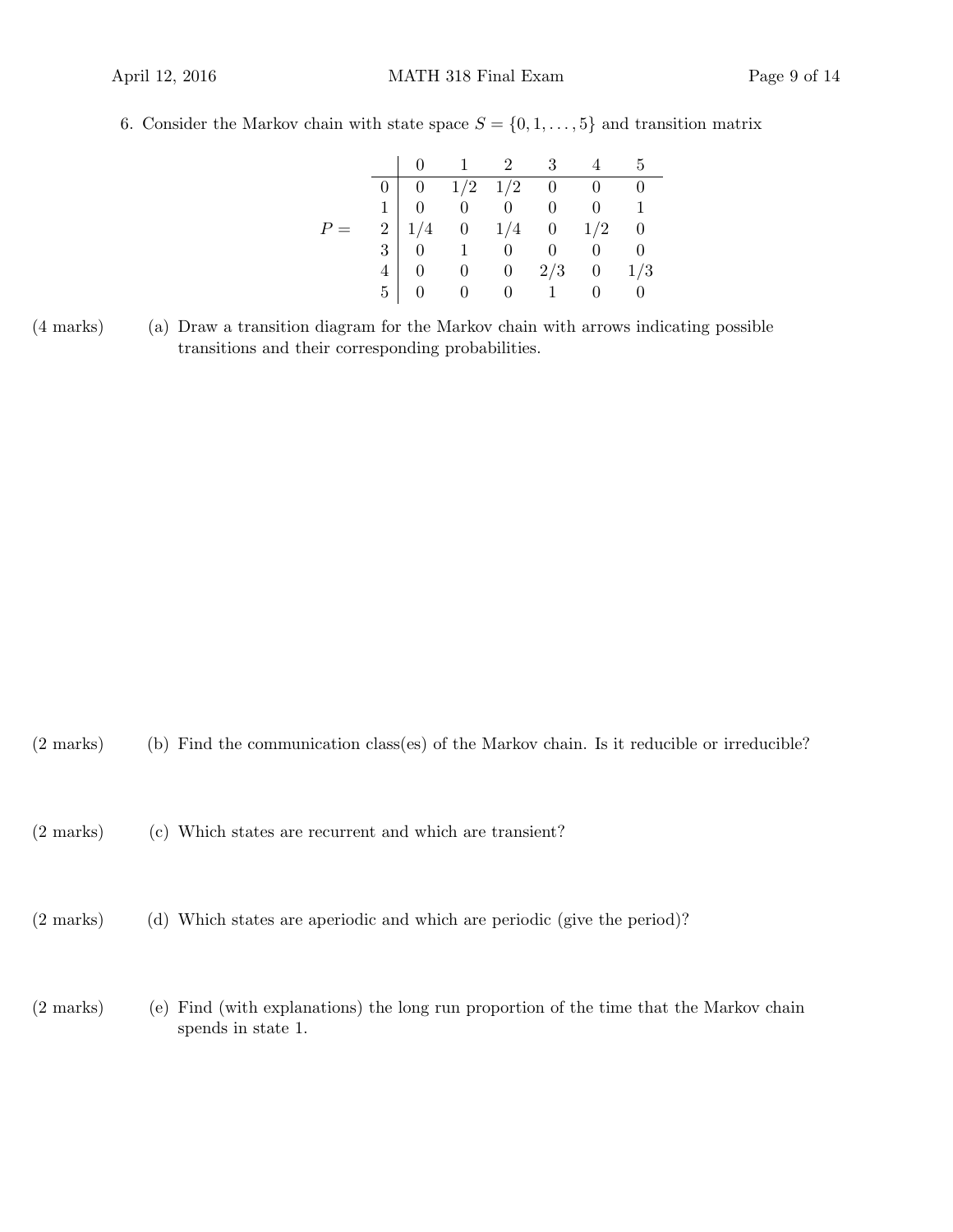7. Robins and blackbirds make short visits to a bird feeder. The number of robins seen by time t is a Poisson process  $(R_t)_{t>0}$  with rate  $\alpha$ . The number of blackbirds seen by time t is a Poisson process  $(B_t)_{t\geq0}$  with rate  $\beta$ . Moreover, these two Poisson processes are independent.

(You may use the following facts: Suppose that  $X_1, X_2$  are independent with  $X_i \sim \text{Exp}(\lambda_i)$ ,  $i = 1, 2$ . Then  $\min\{X_1, X_2\} \sim \text{Exp}(\lambda_1 + \lambda_2)$  and  $P(X_1 < X_2) = \lambda_1/(\lambda_1 + \lambda_2)$ .)

- (1 marks) (a) Explain what it means for  $(R_t)_{t\geq0}$  to be a Poisson process with rate  $\alpha$ .
- $(2 \text{ marks})$  (b) On average, how long does it take for n robins in total to have been seen at the feeder?

(3 marks) (c) Let  $T_t = R_t + B_t$  denote the total number of birds seen by time t. Explain why  $(T_t)_{t\geq0}$  is a Poisson process, and give the rate of the process.

(4 marks) Given that n birds have arrived by time t, find and identify the conditional distribution of the number of robins that have arrived by time t. (Give the name of the distribution and its parameter(s).)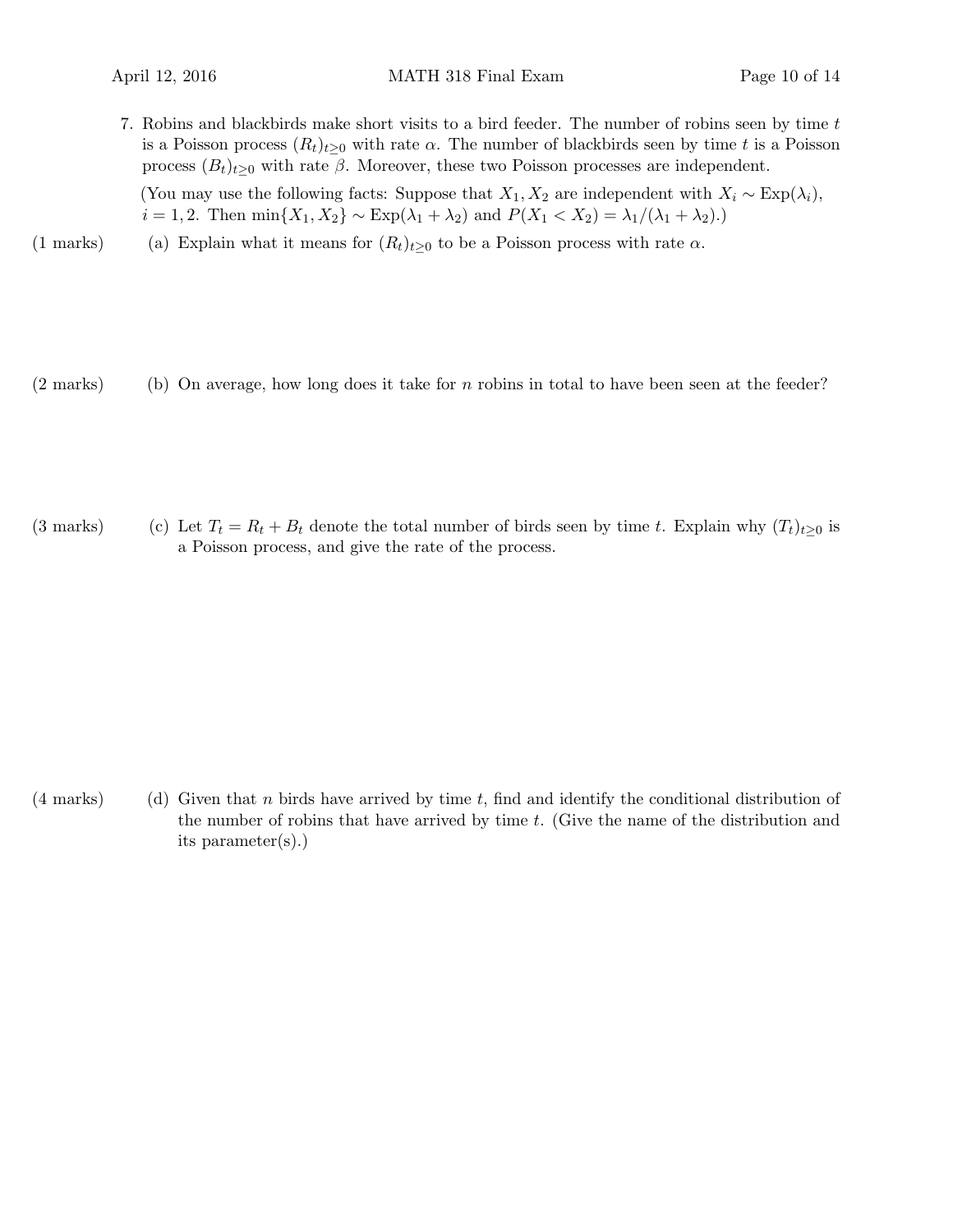8. (a)(4 marks) State the Central Limit Theorem.

(b)(8 marks) One hundred numbers are rounded to the nearest integer and then added together. Assuming roundoffs (that is, differences between rounded and unrounded numbers) are independent and identically distributed as  $Unif(-1/2, 1/2)$  random variables, use the Central Limit Theorem to estimate the probability that the sum of the rounded numbers and the sum of unrounded numbers differ by at most 1.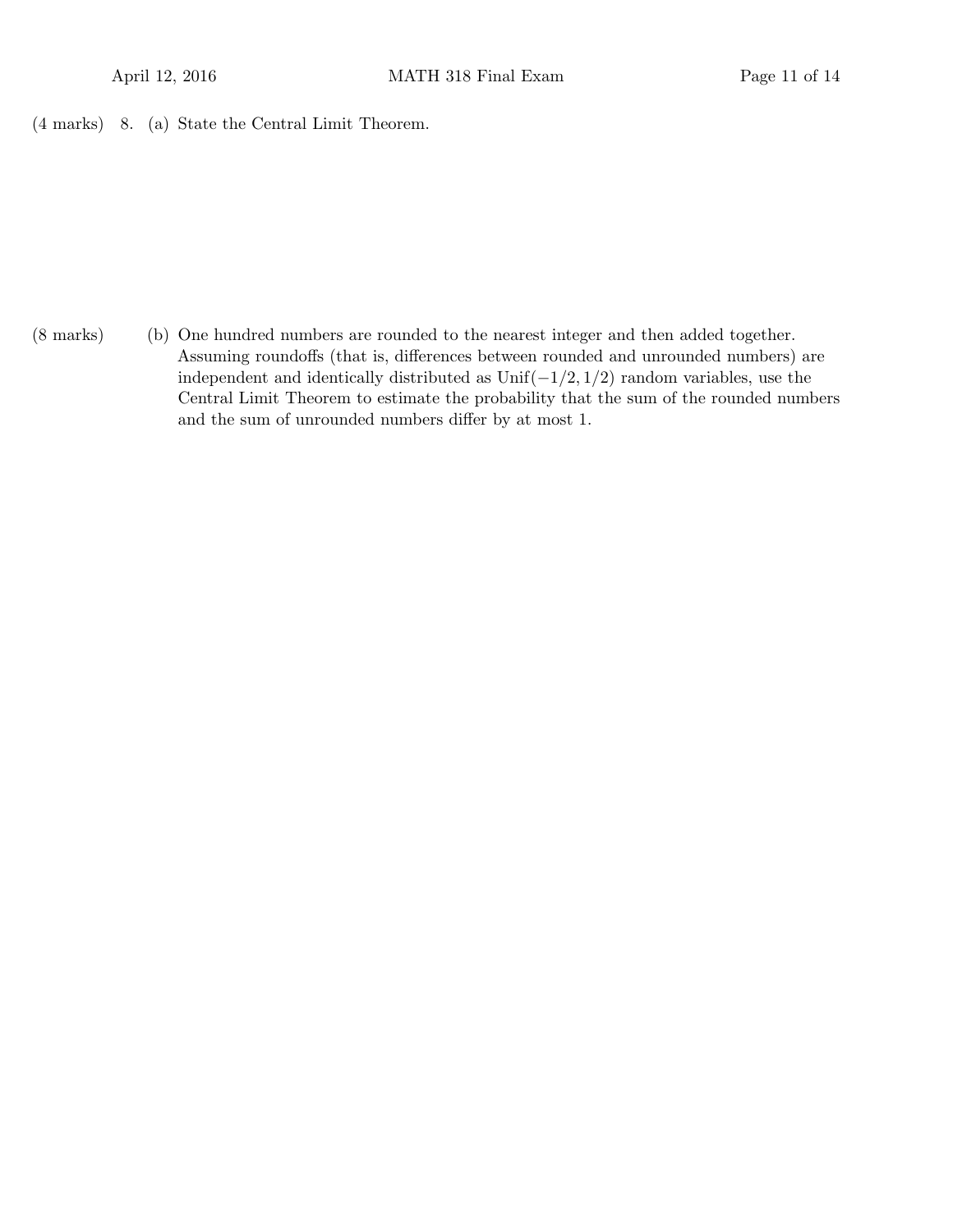- 9. The parts of this question are not related to each other.
- $(4 \text{ marks})$  (a) Let i, j be two states in the same communication class of a Markov chain. Suppose that state  $i$  is recurrent. Show that state  $j$  is also recurrent.

(7 marks) (b) Consider a Markov chain with state space  $S = \{0, 1, 2, 3\}$  which always transitions to state 3 when in state 0, and when in state  $i, i = 1, 2, 3$ , it transitions to one of the states  $0, 1, \ldots i-1$  uniformly at random. Find the long run proportion of time the Markov chain is in state 0.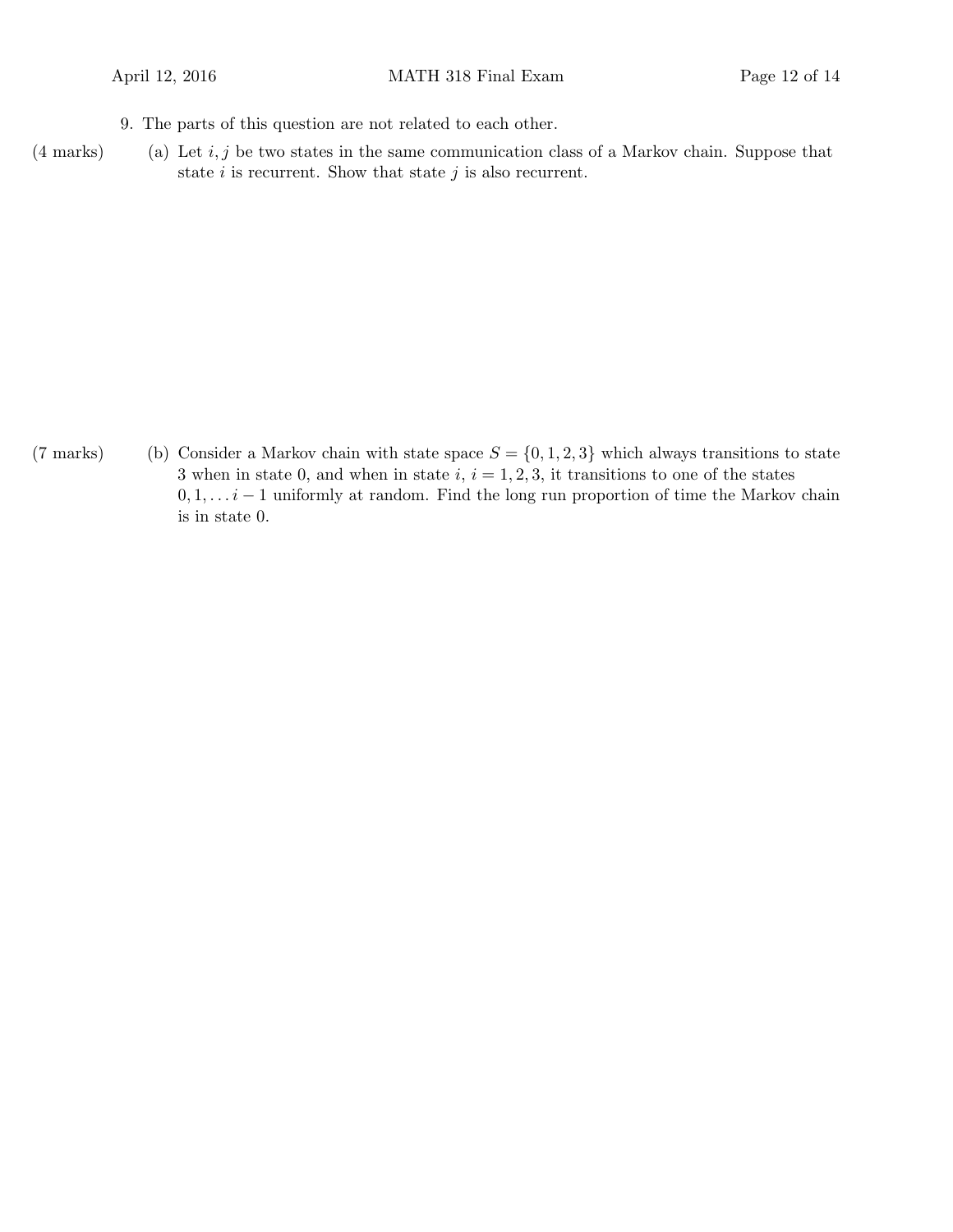| Table 1: Common Distributions |
|-------------------------------|
|-------------------------------|

| Distribution                       | Mean                      | Variance             | Characteristic function                                                                                                                                                                                       |
|------------------------------------|---------------------------|----------------------|---------------------------------------------------------------------------------------------------------------------------------------------------------------------------------------------------------------|
| <i>Binomial:</i> $Bin(n, p)$       | np                        |                      |                                                                                                                                                                                                               |
| Geometric: Geo(p)                  | 1/p                       |                      | $\left \begin{array}{c} np(1-p) \ \hline 1-p \ \hline p^2 \end{array}\right  \left \begin{array}{c} (1-p+pe^{it})^n \ \hline pe^{it} \ \hline 1-(1-p)e^{it} \end{array}\right $<br>$\overline{1-(1-p)e^{it}}$ |
| <i>Poisson:</i> $Poi(\lambda)$     |                           | $\lambda$            | $e^{\lambda(e^{it}-1)}$<br>$e^{ita}-e^{itb}$                                                                                                                                                                  |
| Uniform: $Unif(a, b)$              | $a + b$<br>$\overline{2}$ | $\frac{(b-a)^2}{12}$ | $it(b-a)$                                                                                                                                                                                                     |
| <i>Exponential:</i> $Exp(\lambda)$ | $1/\lambda$               | $1/\lambda^2$        | $\lambda - it$                                                                                                                                                                                                |
| <i>Normal:</i> $N(\mu, \sigma^2)$  | $\mu$                     | $\sigma^2$           | $e^{i\mu t - \sigma^2 t^2/2}$                                                                                                                                                                                 |

Table 2: Cumulative distribution function  $\Phi(x)$  of standard Normal distribution

| $\boldsymbol{x}$ | 0.00   | 0.01   | 0.02   | 0.03   | 0.04   | 0.05   | 0.06   | 0.07   | 0.08   | 0.09   |
|------------------|--------|--------|--------|--------|--------|--------|--------|--------|--------|--------|
| 0.0              | 0.5000 | 0.5040 | 0.5080 | 0.5120 | 0.5160 | 0.5199 | 0.5239 | 0.5279 | 0.5319 | 0.5359 |
| 0.1              | 0.5398 | 0.5438 | 0.5478 | 0.5517 | 0.5557 | 0.5596 | 0.5636 | 0.5675 | 0.5714 | 0.5753 |
| 0.2              | 0.5793 | 0.5832 | 0.5871 | 0.5910 | 0.5948 | 0.5987 | 0.6026 | 0.6064 | 0.6103 | 0.6141 |
| 0.3              | 0.6179 | 0.6217 | 0.6255 | 0.6293 | 0.6331 | 0.6368 | 0.6406 | 0.6443 | 0.6480 | 0.6517 |
| 0.4              | 0.6554 | 0.6591 | 0.6628 | 0.6664 | 0.6700 | 0.6736 | 0.6772 | 0.6808 | 0.6844 | 0.6879 |
| 0.5              | 0.6915 | 0.6950 | 0.6985 | 0.7019 | 0.7054 | 0.7088 | 0.7123 | 0.7157 | 0.7190 | 0.7224 |
| 0.6              | 0.7257 | 0.7291 | 0.7324 | 0.7357 | 0.7389 | 0.7422 | 0.7454 | 0.7486 | 0.7517 | 0.7549 |
| 0.7              | 0.7580 | 0.7611 | 0.7642 | 0.7673 | 0.7704 | 0.7734 | 0.7764 | 0.7794 | 0.7823 | 0.7852 |
| 0.8              | 0.7881 | 0.7910 | 0.7939 | 0.7967 | 0.7995 | 0.8023 | 0.8051 | 0.8078 | 0.8106 | 0.8133 |
| 0.9              | 0.8159 | 0.8186 | 0.8212 | 0.8238 | 0.8264 | 0.8289 | 0.8315 | 0.8340 | 0.8365 | 0.8389 |
| 1.0              | 0.8413 | 0.8438 | 0.8461 | 0.8485 | 0.8508 | 0.8531 | 0.8554 | 0.8577 | 0.8599 | 0.8621 |
| 1.1              | 0.8643 | 0.8665 | 0.8686 | 0.8708 | 0.8729 | 0.8749 | 0.8770 | 0.8790 | 0.8810 | 0.8830 |
| 1.2              | 0.8849 | 0.8869 | 0.8888 | 0.8907 | 0.8925 | 0.8944 | 0.8962 | 0.8980 | 0.8997 | 0.9015 |
| 1.3              | 0.9032 | 0.9049 | 0.9066 | 0.9082 | 0.9099 | 0.9115 | 0.9131 | 0.9147 | 0.9162 | 0.9177 |
| 1.4              | 0.9192 | 0.9207 | 0.9222 | 0.9236 | 0.9251 | 0.9265 | 0.9279 | 0.9292 | 0.9306 | 0.9319 |
| 1.5              | 0.9332 | 0.9345 | 0.9357 | 0.9370 | 0.9382 | 0.9394 | 0.9406 | 0.9418 | 0.9429 | 0.9441 |
| 1.6              | 0.9452 | 0.9463 | 0.9474 | 0.9484 | 0.9495 | 0.9505 | 0.9515 | 0.9525 | 0.9535 | 0.9545 |
| 1.7              | 0.9554 | 0.9564 | 0.9573 | 0.9582 | 0.9591 | 0.9599 | 0.9608 | 0.9616 | 0.9625 | 0.9633 |
| 1.8              | 0.9641 | 0.9649 | 0.9656 | 0.9664 | 0.9671 | 0.9678 | 0.9686 | 0.9693 | 0.9699 | 0.9706 |
| 1.9              | 0.9713 | 0.9719 | 0.9726 | 0.9732 | 0.9738 | 0.9744 | 0.9750 | 0.9756 | 0.9761 | 0.9767 |
| 2.0              | 0.9772 | 0.9778 | 0.9783 | 0.9788 | 0.9793 | 0.9798 | 0.9803 | 0.9808 | 0.9812 | 0.9817 |
| 2.1              | 0.9821 | 0.9826 | 0.9830 | 0.9834 | 0.9838 | 0.9842 | 0.9846 | 0.9850 | 0.9854 | 0.9857 |
| 2.2              | 0.9861 | 0.9864 | 0.9868 | 0.9871 | 0.9875 | 0.9878 | 0.9881 | 0.9884 | 0.9887 | 0.9890 |
| 2.3              | 0.9893 | 0.9896 | 0.9898 | 0.9901 | 0.9904 | 0.9906 | 0.9909 | 0.9911 | 0.9913 | 0.9916 |
| 2.4              | 0.9918 | 0.9920 | 0.9922 | 0.9925 | 0.9927 | 0.9929 | 0.9931 | 0.9932 | 0.9934 | 0.9936 |
| 2.5              | 0.9938 | 0.9940 | 0.9941 | 0.9943 | 0.9945 | 0.9946 | 0.9948 | 0.9949 | 0.9951 | 0.9952 |
| 2.6              | 0.9953 | 0.9955 | 0.9956 | 0.9957 | 0.9959 | 0.9960 | 0.9961 | 0.9962 | 0.9963 | 0.9964 |
| 2.7              | 0.9965 | 0.9966 | 0.9967 | 0.9968 | 0.9969 | 0.9970 | 0.9971 | 0.9972 | 0.9973 | 0.9974 |
| 2.8              | 0.9974 | 0.9975 | 0.9976 | 0.9977 | 0.9977 | 0.9978 | 0.9979 | 0.9979 | 0.9980 | 0.9981 |
| 2.9              | 0.9981 | 0.9982 | 0.9982 | 0.9983 | 0.9984 | 0.9984 | 0.9985 | 0.9985 | 0.9986 | 0.9986 |
| 3.0              | 0.9987 | 0.9987 | 0.9987 | 0.9988 | 0.9988 | 0.9989 | 0.9989 | 0.9989 | 0.9990 | 0.9990 |